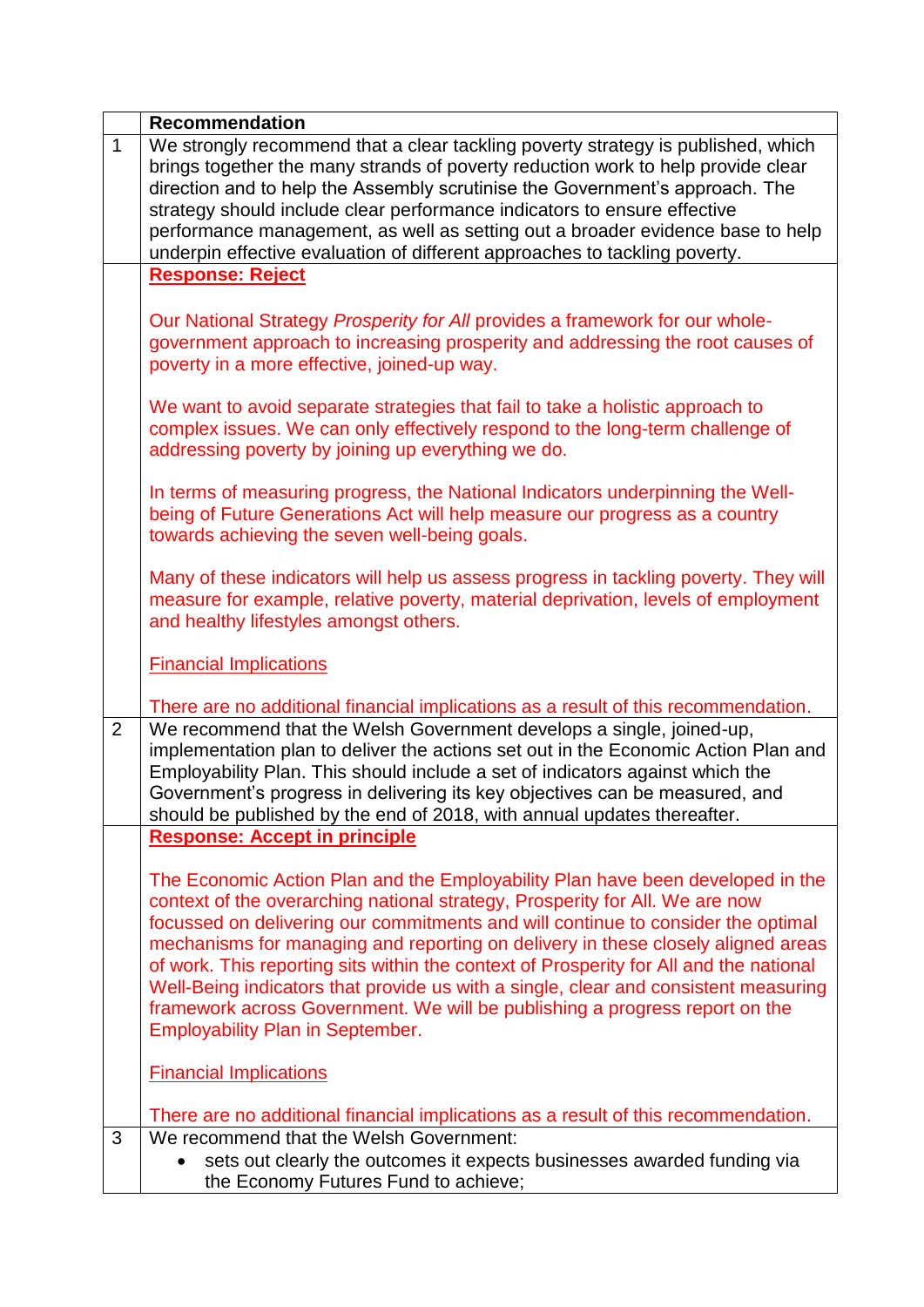|                | explains how outcomes will be measured; and<br>$\bullet$                                                                                                                                                                                                                                                                                                                                                                                                                                                                                                                                                       |
|----------------|----------------------------------------------------------------------------------------------------------------------------------------------------------------------------------------------------------------------------------------------------------------------------------------------------------------------------------------------------------------------------------------------------------------------------------------------------------------------------------------------------------------------------------------------------------------------------------------------------------------|
|                | develops robust monitoring procedures to ensure compliance with the                                                                                                                                                                                                                                                                                                                                                                                                                                                                                                                                            |
|                | Economic Contract.                                                                                                                                                                                                                                                                                                                                                                                                                                                                                                                                                                                             |
|                | <b>Response: Accept in Principle</b>                                                                                                                                                                                                                                                                                                                                                                                                                                                                                                                                                                           |
|                | The Economic Action Plan's Calls to Action set out the outcomes we expect<br>businesses awarded funding via the Economy Futures Fund to achieve.                                                                                                                                                                                                                                                                                                                                                                                                                                                               |
|                | There is a distinction between the Economic Contract and the Calls to Action. The<br>Economic Contract is effectively a pre-qualification stage. Businesses that do not<br>satisfy the requirements of the Economic Contract will not have the opportunity to<br>progress to application stage.                                                                                                                                                                                                                                                                                                                |
|                | The Calls to Action are directly linked to an application for funding. These Calls to<br>Action will be robustly monitored as part of the conditions of support, including<br>considerations of claw-back in cases where agreed outputs are not met.                                                                                                                                                                                                                                                                                                                                                           |
|                | <b>Financial Implications</b>                                                                                                                                                                                                                                                                                                                                                                                                                                                                                                                                                                                  |
| $\overline{4}$ | There are no additional financial implications as a result of this recommendation.<br>We recommend that the Welsh Government sets out clearly the potential<br>consequences to businesses of not complying with the Economic Contract. In<br>cases where businesses do not comply with the requirements of the Economic<br>Contract, and do not accept support to meet these requirements, potential<br>sanctions should include enhanced monitoring, publicising serious cases of non-<br>compliance where there is a public interest in doing so, suspending funding, and<br>ultimately clawback of funding. |
|                | <b>Response: Accept</b>                                                                                                                                                                                                                                                                                                                                                                                                                                                                                                                                                                                        |
|                | We are making it clear in our communications business must satisfy the Economic<br>Contract before we will consider an investment proposition.                                                                                                                                                                                                                                                                                                                                                                                                                                                                 |
|                | If a business cannot satisfy the Economic Contract, it will not have the opportunity<br>to progress an investment proposition with us.                                                                                                                                                                                                                                                                                                                                                                                                                                                                         |
|                | The Economic Contract is effectively a pre-qualification stage. The Calls to Action<br>are directly linked to an application for funding and it is progress towards<br>delivering these Calls to Action that will be robustly monitored, including<br>considerations of claw-back in cases where agreed outputs are not met.                                                                                                                                                                                                                                                                                   |
|                | <b>Financial Implications</b>                                                                                                                                                                                                                                                                                                                                                                                                                                                                                                                                                                                  |
|                | There are no additional financial implications as a result of this recommendation.                                                                                                                                                                                                                                                                                                                                                                                                                                                                                                                             |
| 5              | We recommend that the Welsh Government works with the Chief Regional<br>Officers to ensure that the regional business plans take into account the<br>differences within regions, identify the actions that will address inequalities and<br>benefit those on the lowest incomes within regions                                                                                                                                                                                                                                                                                                                 |
|                | <b>Response: Accept</b>                                                                                                                                                                                                                                                                                                                                                                                                                                                                                                                                                                                        |
|                | Our Chief Regional Officers are already in active discussions with key                                                                                                                                                                                                                                                                                                                                                                                                                                                                                                                                         |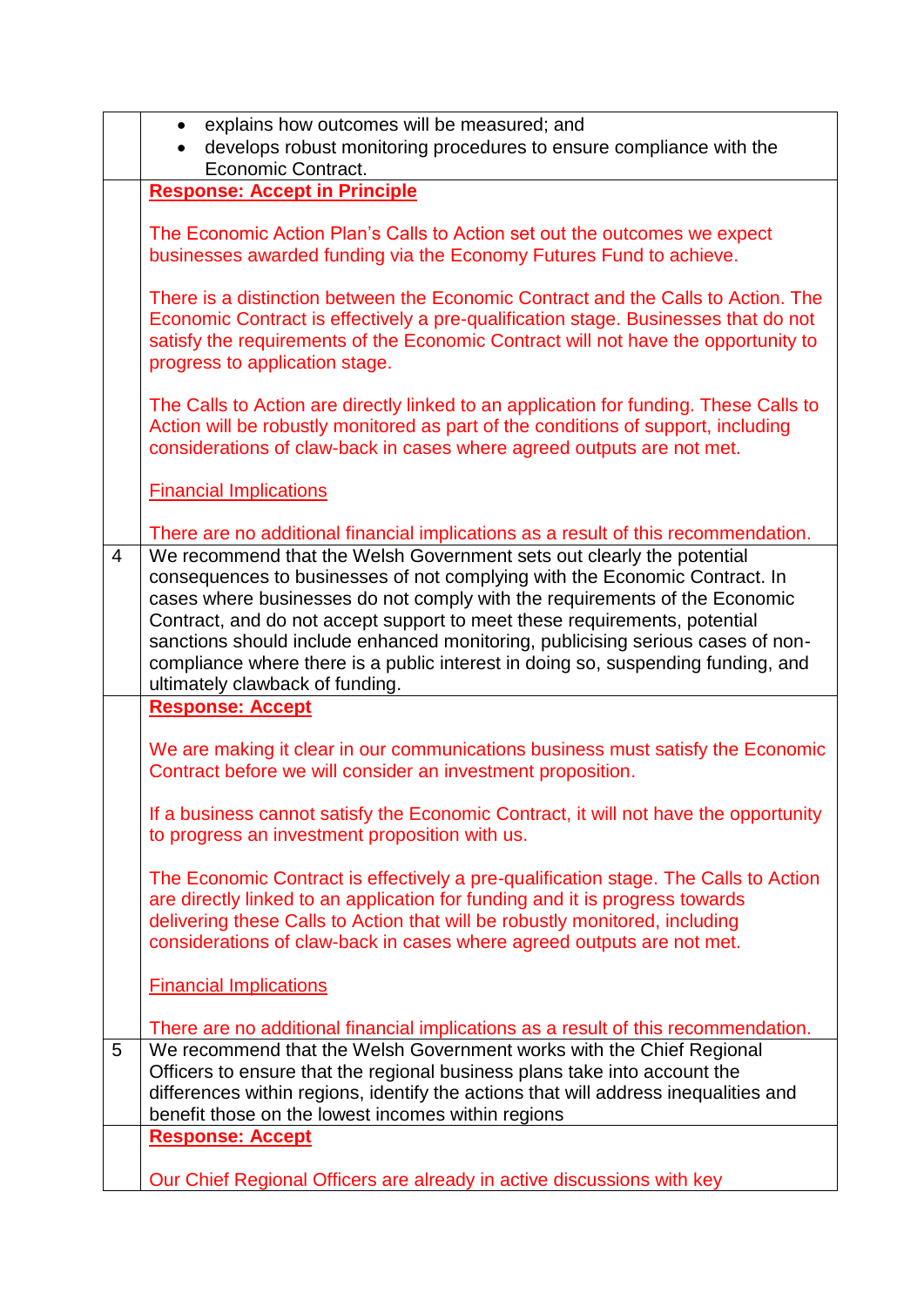|                | stakeholders in their regions and they will be working to develop plans that will set                                                                                    |
|----------------|--------------------------------------------------------------------------------------------------------------------------------------------------------------------------|
|                | out how each region can best capitalise on its strengths and opportunities. This<br>will align to the overall objective of the Economic Action Plan, to raise wealth and |
|                | well-being whilst reducing inequalities in both.                                                                                                                         |
|                |                                                                                                                                                                          |
|                | <b>Financial Implications</b>                                                                                                                                            |
|                |                                                                                                                                                                          |
| 6              | There are no additional financial implications as a result of this recommendation.                                                                                       |
|                | We recommend that the Welsh Government reviews its Location Strategy to<br>ensure a better spread of public sector jobs across Wales, and in particular                  |
|                | deprived areas. This should include setting out how this approach will attract and                                                                                       |
|                | relocate jobs to the strategic hubs within the South Wales Valleys, and to other                                                                                         |
|                | parts of Wales, in particular those areas in West Wales and the Valleys set to lose                                                                                      |
|                | <b>EU Structural Funding.</b>                                                                                                                                            |
|                | <b>Response: Accept in Principle</b>                                                                                                                                     |
|                | The Location Strategy is aligned with our Programme for Government, Taking                                                                                               |
|                | Wales Forward and national strategy, Prosperity for All, in its objective of ensuring                                                                                    |
|                | the most efficient use of the Welsh Government's administrative estate.                                                                                                  |
|                |                                                                                                                                                                          |
|                | Our dispersed estate already aims to contribute directly to Welsh Government's                                                                                           |
|                | national strategy and Economic Action Plan by supporting regional employment,<br>spreading opportunity and economic benefits while also enabling the effective           |
|                | delivery of services across the whole of Wales. The Location Strategy will maintain                                                                                      |
|                | Welsh Government's commitment to being located across Wales.                                                                                                             |
|                |                                                                                                                                                                          |
|                | <b>Financial Implications</b>                                                                                                                                            |
|                | There are no additional financial implications as a result of this recommendation.                                                                                       |
| $\overline{7}$ | We recommend that the Welsh Government's enabling plans for the four                                                                                                     |
|                | foundational sectors contain a clear outline of the improvements to pay, security of                                                                                     |
|                | work and training that it requires in return for the greater sectoral support it will                                                                                    |
|                | provide.                                                                                                                                                                 |
|                | <b>Response: Accept in Principle</b>                                                                                                                                     |
|                |                                                                                                                                                                          |
|                | We are committed to working with business and other stakeholders in Foundation                                                                                           |
|                | Sectors to develop enabling plans. These plans will look at the critical challenges                                                                                      |
|                | and opportunities for those sectors and the people working within them.                                                                                                  |
|                |                                                                                                                                                                          |
|                | <b>Financial Implications</b>                                                                                                                                            |
|                | There are no additional financial implications as a result of this recommendation.                                                                                       |
| 8              | We recommend that the Welsh Government clarifies why the construction, energy                                                                                            |
|                | and health sectors are classed as foundational sectors prioritised for investment in                                                                                     |
|                | the Valleys but not in other parts of Wales.                                                                                                                             |
|                | <b>Response: Accept</b>                                                                                                                                                  |
|                | Our Economic Action Plan is clear on our rationale for selecting the four                                                                                                |
|                | foundation sectors of tourism, food, retail and care across Wales.                                                                                                       |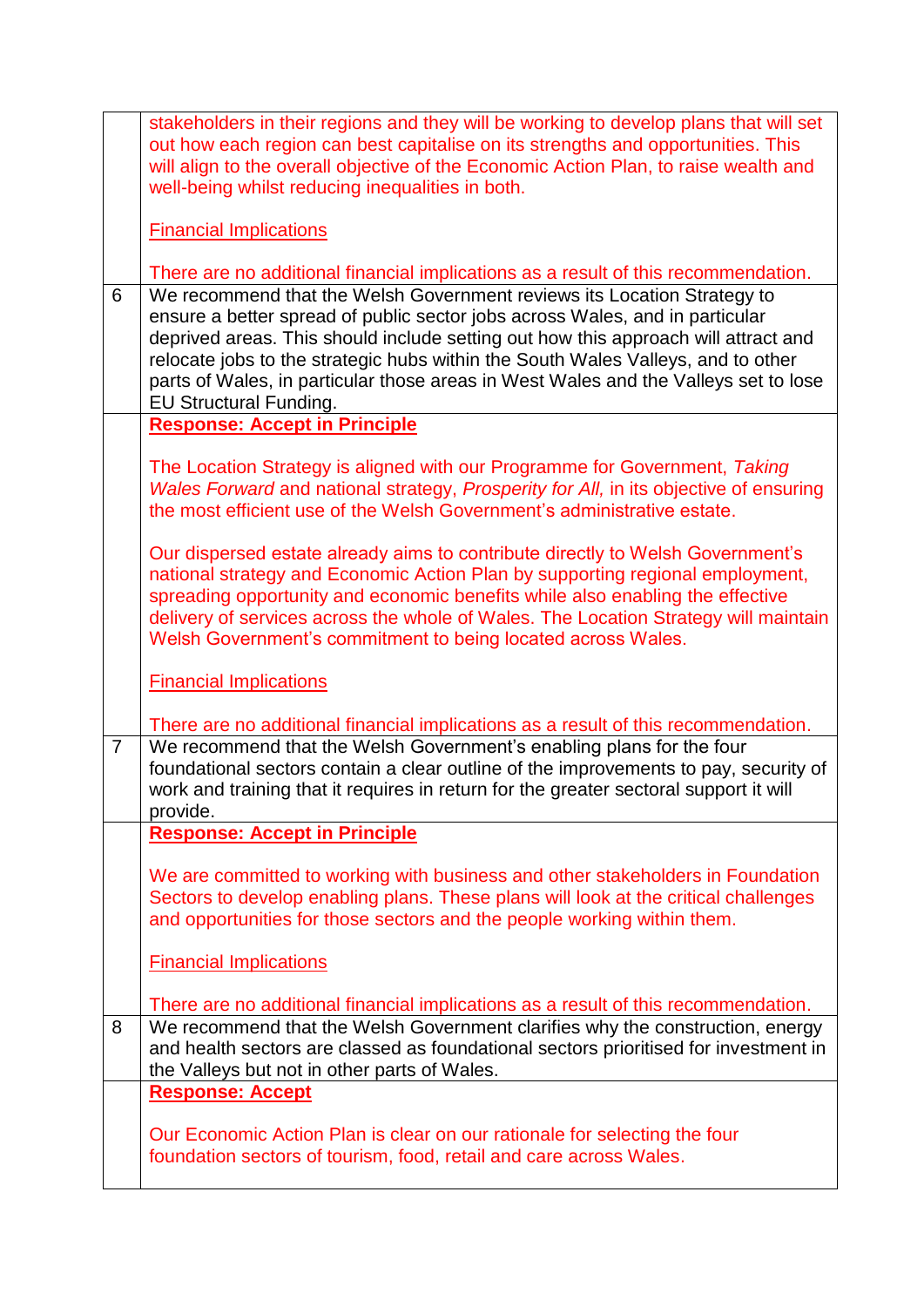|    | It is consistent with the regional approach that some parts of Wales may identify<br>other sectors that are of particular relevance to them.                                                                                                                                                                                                                                                                                                                                                                                                                                                                                                                                                                                                                                                                                                                                                                |
|----|-------------------------------------------------------------------------------------------------------------------------------------------------------------------------------------------------------------------------------------------------------------------------------------------------------------------------------------------------------------------------------------------------------------------------------------------------------------------------------------------------------------------------------------------------------------------------------------------------------------------------------------------------------------------------------------------------------------------------------------------------------------------------------------------------------------------------------------------------------------------------------------------------------------|
|    | <b>Financial Implications</b>                                                                                                                                                                                                                                                                                                                                                                                                                                                                                                                                                                                                                                                                                                                                                                                                                                                                               |
|    |                                                                                                                                                                                                                                                                                                                                                                                                                                                                                                                                                                                                                                                                                                                                                                                                                                                                                                             |
|    | There are no additional financial implications as a result of this recommendation.                                                                                                                                                                                                                                                                                                                                                                                                                                                                                                                                                                                                                                                                                                                                                                                                                          |
| 9  | We recommend that the Welsh Government's enabling plans set out how the<br>support it is providing to foundational sectors will help to address inequalities<br>facing the predominantly female workforce.                                                                                                                                                                                                                                                                                                                                                                                                                                                                                                                                                                                                                                                                                                  |
|    | <b>Response: Accept in Principle</b>                                                                                                                                                                                                                                                                                                                                                                                                                                                                                                                                                                                                                                                                                                                                                                                                                                                                        |
|    | See answer to recommendation 7.                                                                                                                                                                                                                                                                                                                                                                                                                                                                                                                                                                                                                                                                                                                                                                                                                                                                             |
|    | In addition, the gender pay gap is an issue that will be considered within the<br>parameters of the broader work of the Fair Work Commission.                                                                                                                                                                                                                                                                                                                                                                                                                                                                                                                                                                                                                                                                                                                                                               |
|    | <b>Financial Implications</b>                                                                                                                                                                                                                                                                                                                                                                                                                                                                                                                                                                                                                                                                                                                                                                                                                                                                               |
|    | There are no additional financial implications as a result of this recommendation.                                                                                                                                                                                                                                                                                                                                                                                                                                                                                                                                                                                                                                                                                                                                                                                                                          |
| 10 | We recommend that the Welsh Government ensures that Working Wales<br>continues to collect data on outcomes and experiences for at least a year after a<br>person has successfully gained employment.                                                                                                                                                                                                                                                                                                                                                                                                                                                                                                                                                                                                                                                                                                        |
|    | <b>Response: Accept in Principle</b>                                                                                                                                                                                                                                                                                                                                                                                                                                                                                                                                                                                                                                                                                                                                                                                                                                                                        |
|    | Working Wales is a new programme designed to support people of all ages to<br>overcome barriers and gain the skills to achieve and maintain good quality,<br>sustainable employment. We know that some employers and individuals will<br>require support in the early days, so Contractors will be required to support both<br>individuals and employers during the initial stages of employment, and facilitate on<br>the job training to ensure that individuals have the best chance of sustaining<br>employment. The funding model focuses on rewarding employment outcomes,<br>and successful transition into work with a final payment made when an individual<br>has sustained progression for 3 months. Longer term data on participant<br>outcomes will be collected by means of survey data and evaluation evidence as<br>well as data matching exercises using DWP and HMRC data where possible. |
|    | <b>Financial Implications</b>                                                                                                                                                                                                                                                                                                                                                                                                                                                                                                                                                                                                                                                                                                                                                                                                                                                                               |
| 11 | There are no additional financial implications as a result of this recommendation.<br>We recommend that the Welsh Government pilots in-work progression support for<br>the four foundational sectors it has chosen to prioritise. This could include areas<br>such as skill council support or careers advice; and support for increasing<br>understanding of transferrable skills and "on the job learning" to assist people<br>progressing through organisations.                                                                                                                                                                                                                                                                                                                                                                                                                                         |
|    | <b>Response: Accept</b>                                                                                                                                                                                                                                                                                                                                                                                                                                                                                                                                                                                                                                                                                                                                                                                                                                                                                     |
|    | In partnership with the Welsh Government, Wales Centre for Public Policy is<br>convening a symposium and debate on 13 July including an expert group<br>roundtable discussion. The Wales Centre for Public Policy (WCPP) has reviewed<br>job progression barriers in low paid work and considered the available evidence                                                                                                                                                                                                                                                                                                                                                                                                                                                                                                                                                                                    |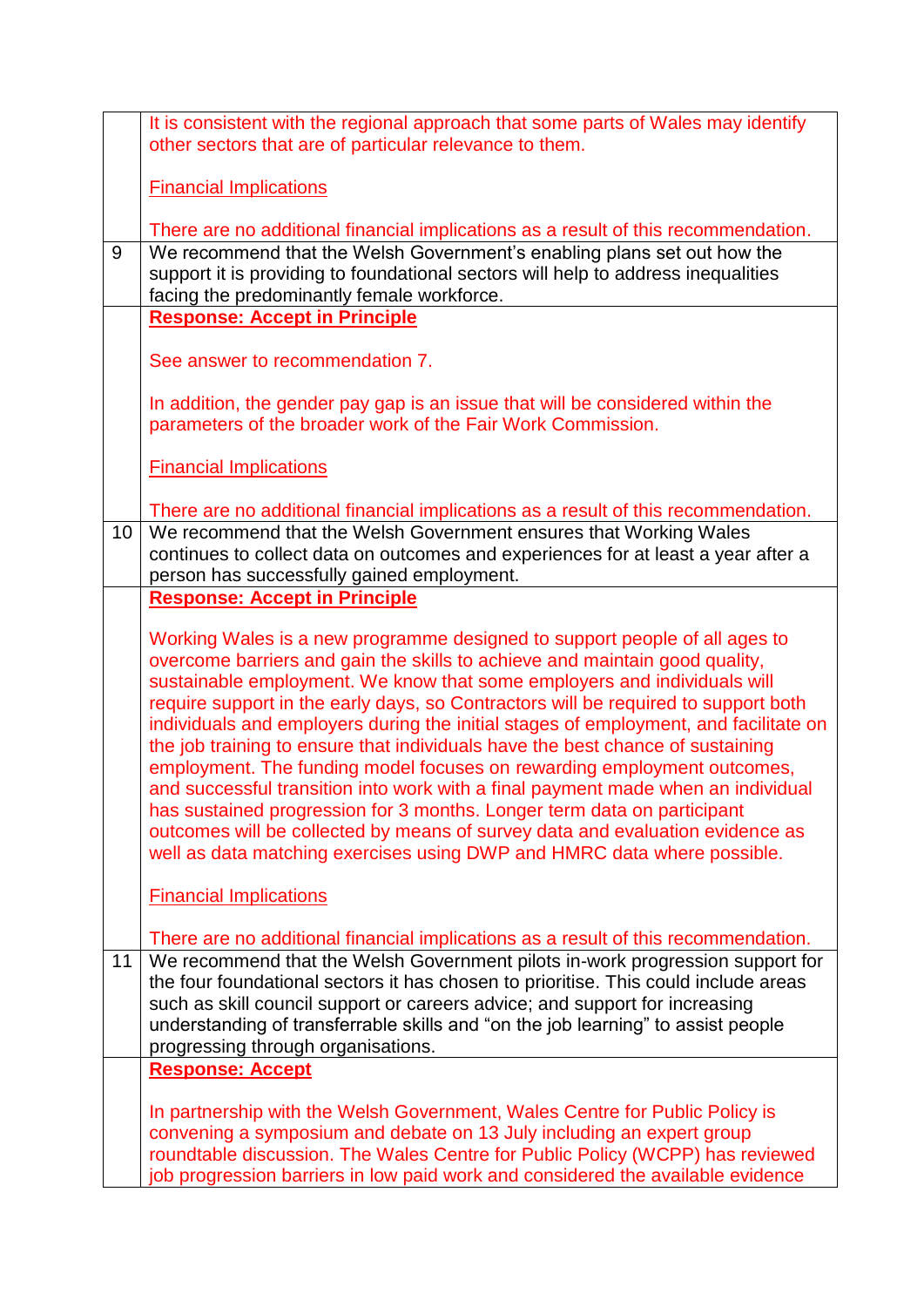|    | on how to promote progression. We now want to test our learning, consider how to<br>foster demand and supply side activity for in-work progression and provide<br>recommendations on how to proceed. The event will consider job progression<br>within the four foundational economy sectors prioritised by the Economic Action<br>Plan and will also consider progression in other low pay sectors highlighted as part<br>of Regional Skills Partnership Employment and Skills Plans.                                                                                                                                                                                                                                                                                                                                                                                                                                                                    |
|----|-----------------------------------------------------------------------------------------------------------------------------------------------------------------------------------------------------------------------------------------------------------------------------------------------------------------------------------------------------------------------------------------------------------------------------------------------------------------------------------------------------------------------------------------------------------------------------------------------------------------------------------------------------------------------------------------------------------------------------------------------------------------------------------------------------------------------------------------------------------------------------------------------------------------------------------------------------------|
|    | <b>Financial Implications</b>                                                                                                                                                                                                                                                                                                                                                                                                                                                                                                                                                                                                                                                                                                                                                                                                                                                                                                                             |
|    | The event in July is funded through WCPP's core remit and there are therefore no<br>additional financial considerations for Welsh Ministers. Any recommendations for<br>pilot activity as a result of the event are not currently planned within divisional<br>budgets. Ministerial advice will be sought on proposals.                                                                                                                                                                                                                                                                                                                                                                                                                                                                                                                                                                                                                                   |
| 12 | We recommend that the Welsh Government works with employers in foundational<br>sectors to pilot creating "job ladders" within firms to improve workforce<br>progression.                                                                                                                                                                                                                                                                                                                                                                                                                                                                                                                                                                                                                                                                                                                                                                                  |
|    | <b>Response: Accept</b>                                                                                                                                                                                                                                                                                                                                                                                                                                                                                                                                                                                                                                                                                                                                                                                                                                                                                                                                   |
|    | In partnership with the Welsh Government, Wales Centre for Public Policy is<br>convening a symposium and debate on 13 July including an expert group<br>roundtable discussion. The Wales Centre for Public Policy (WCPP) has reviewed<br>job progression barriers in low paid work and considered the available evidence<br>on how to promote progression. We now want to test our learning, consider how to<br>foster demand and supply side activity for in-work progression and provide<br>recommendations on how to proceed. The event will consider job progression<br>within the four foundational economy sectors prioritised by the Economic Action<br>Plan and will also consider progression in other low pay sectors highlighted as part<br>of Regional Skills Partnership Employment and Skills Plans. Employers from<br>relevant sectors will be included in the event and will be involved in making<br>recommendations on the way forward. |
|    | <b>Financial Implications</b>                                                                                                                                                                                                                                                                                                                                                                                                                                                                                                                                                                                                                                                                                                                                                                                                                                                                                                                             |
|    | The event in July is funded through WCPP's core remit and there are therefore no<br>additional financial considerations for Welsh Ministers. Any recommendations for<br>pilot activity as a result of the event are not currently planned within divisional<br>budgets. Ministerial advice will be sought on proposals.                                                                                                                                                                                                                                                                                                                                                                                                                                                                                                                                                                                                                                   |
| 13 | We recommend the Welsh Government commits to undertaking a full review of the<br>Code of Practice on Ethical Procurement in Supply Chains by 2020 and takes<br>actions to address any issues identified. The review should consider whether the<br>Code should be placed on a statutory basis.                                                                                                                                                                                                                                                                                                                                                                                                                                                                                                                                                                                                                                                            |
|    | <b>Response: Accept</b>                                                                                                                                                                                                                                                                                                                                                                                                                                                                                                                                                                                                                                                                                                                                                                                                                                                                                                                                   |
|    | The Welsh Government has undertaken to complete a review of the effectiveness<br>of the Code of Practice on Ethical Employment in Supply Chains two years after it<br>was launched, in the spring of 2019. This will include a consideration of the<br>existing mechanisms for monitoring its application.                                                                                                                                                                                                                                                                                                                                                                                                                                                                                                                                                                                                                                                |
|    | <b>Financial Implications</b>                                                                                                                                                                                                                                                                                                                                                                                                                                                                                                                                                                                                                                                                                                                                                                                                                                                                                                                             |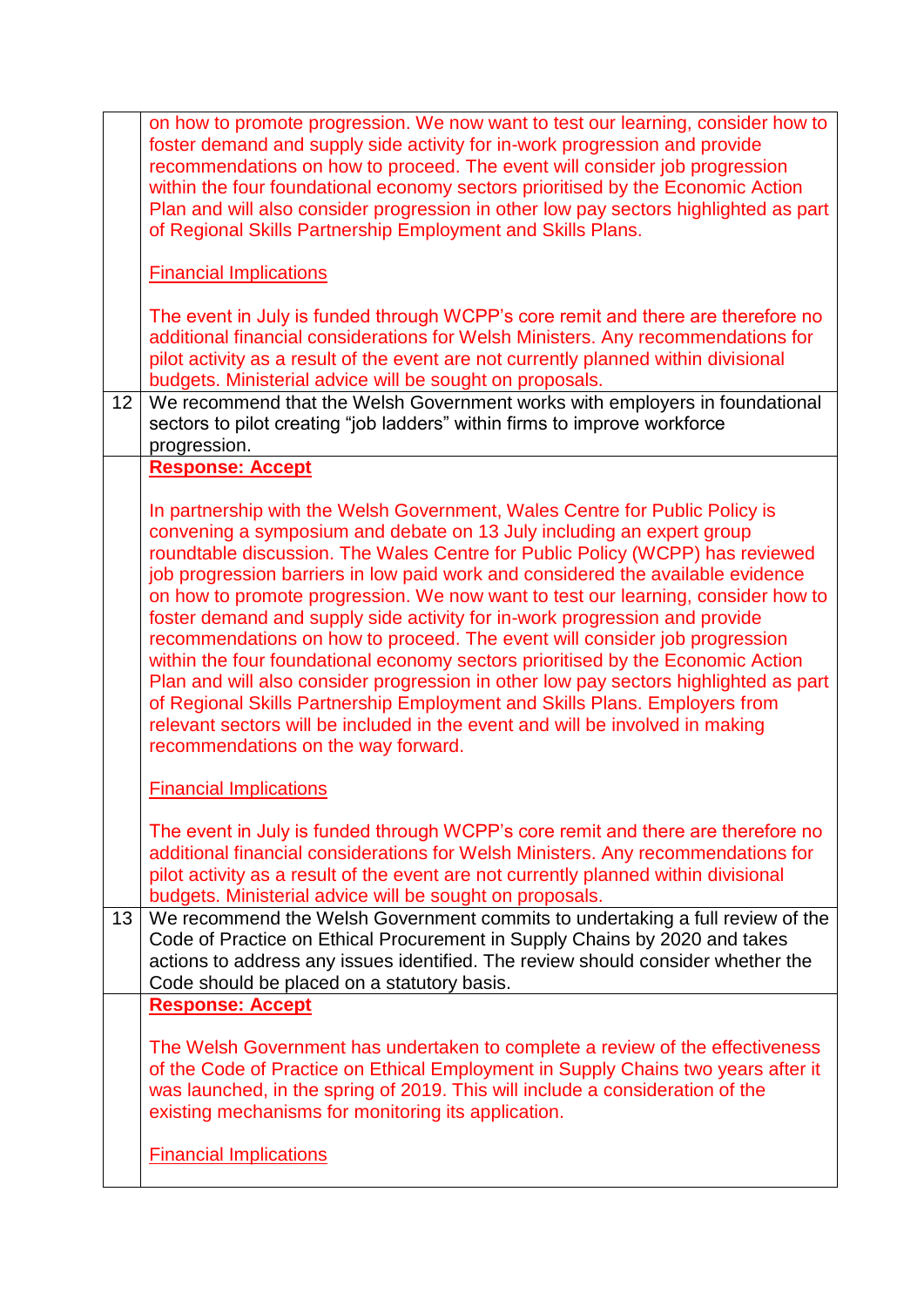|    | There are no additional financial implications as a result of this recommendation.                                                                        |
|----|-----------------------------------------------------------------------------------------------------------------------------------------------------------|
| 14 | We recommend the Welsh Government use the forthcoming procurement fitness                                                                                 |
|    | checks to assess the extent to which public bodies ensure that businesses comply                                                                          |
|    | with ethical employment and community benefits initiatives.                                                                                               |
|    | <b>Response: Accept in Principle</b>                                                                                                                      |
|    | Future plans for the Procurement Fitness Checks programme will be driven by the                                                                           |
|    | outcome of the Procurement Review which is currently underway.                                                                                            |
|    |                                                                                                                                                           |
|    | <b>Financial Implications</b>                                                                                                                             |
|    |                                                                                                                                                           |
|    | There are no additional financial implications as a result of this recommendation.                                                                        |
| 15 | We recommend the Welsh Government uses the procurement fitness checks to                                                                                  |
|    | review the approach to monitoring ethical employment practices and community                                                                              |
|    | benefits policies. The findings of such a review should inform the development of                                                                         |
|    | guidance to the public sector on monitoring and reviewing compliance.                                                                                     |
|    | <b>Response: Accept in Principle</b>                                                                                                                      |
|    | Future plans for the Procurement Fitness Checks programme will be driven by the                                                                           |
|    | outcome of the Procurement Review which is currently underway.                                                                                            |
|    |                                                                                                                                                           |
|    | <b>Financial Implications</b>                                                                                                                             |
|    |                                                                                                                                                           |
|    | There are no additional financial implications as a result of this recommendation.                                                                        |
| 16 | We recommend that the Welsh Government carries on its work to explore the                                                                                 |
|    | potential for using "equality benefit" clauses in procurement, and the potential for                                                                      |
|    | requiring contractors to develop action plans to advance women in their company                                                                           |
|    | and industry.<br><b>Response: Accept in Principle</b>                                                                                                     |
|    |                                                                                                                                                           |
|    | Pending the outcome of the Procurement Review, which is currently underway,                                                                               |
|    | the Welsh Government will consider how to promote equalities through                                                                                      |
|    | procurement.                                                                                                                                              |
|    |                                                                                                                                                           |
|    | <b>Financial Implications</b>                                                                                                                             |
|    |                                                                                                                                                           |
| 17 | There are no additional financial implications as a result of this recommendation.<br>We recommend the Welsh Government publish the composition, terms of |
|    | reference, and details of meetings of the Fair Work Board on the Welsh                                                                                    |
|    | Government website immediately. Going forward, the Welsh Government should                                                                                |
|    | commit to publish the findings of any work undertaken by the Board, along with its                                                                        |
|    | responses to the Board's recommendations.                                                                                                                 |
|    | <b>Response: Accept in Principle</b>                                                                                                                      |
|    |                                                                                                                                                           |
|    | The Fair Work Board was established to conduct the initial scoping work. The                                                                              |
|    | Board has been a source of good, creative and critical advice in helping to test                                                                          |
|    | Welsh Government thinking. The Board has made good initial progress in                                                                                    |
|    |                                                                                                                                                           |
|    | identifying the evidence gaps and the levers available to Welsh Government to                                                                             |
|    | drive a Fair Work agenda.                                                                                                                                 |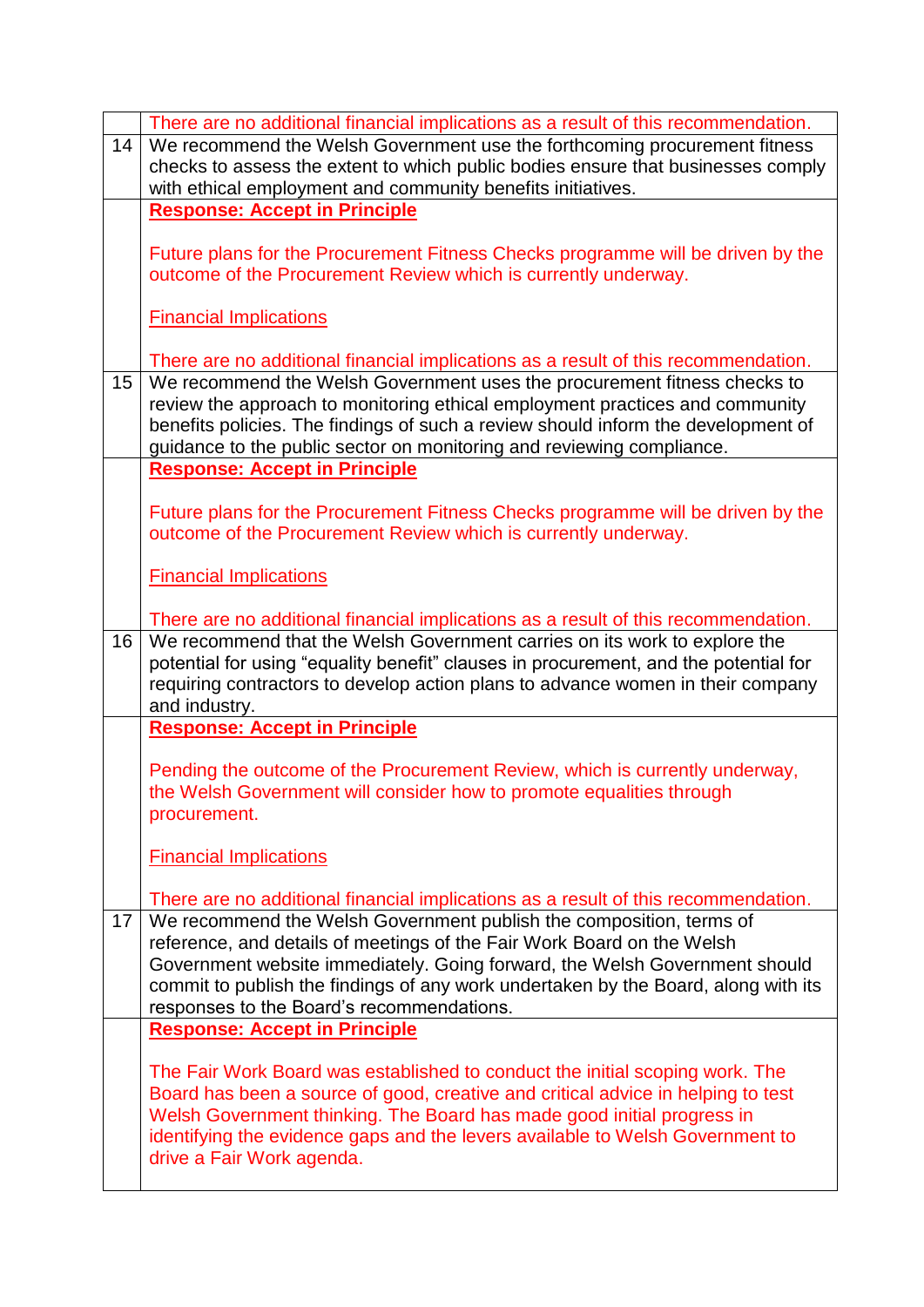|    | The work to identify the means and processes by which to deliver fair work<br>outcomes will be taken forward by the Fair Work Commission - a small<br>independent group set up to examine the outputs of the Fair Work Board and<br>advise Welsh Government on the future course of action. Details of the Fair Work<br>Board's membership, terms of reference and an outline of the Board's work<br>programme could be made available.                                                                                                         |
|----|-------------------------------------------------------------------------------------------------------------------------------------------------------------------------------------------------------------------------------------------------------------------------------------------------------------------------------------------------------------------------------------------------------------------------------------------------------------------------------------------------------------------------------------------------|
|    | <b>Financial Implications</b>                                                                                                                                                                                                                                                                                                                                                                                                                                                                                                                   |
|    | There are no additional financial implications as a result of this recommendation.                                                                                                                                                                                                                                                                                                                                                                                                                                                              |
| 18 | We recommend that the Welsh Government place requirements on any company<br>receiving Welsh Government support through funding covered by the Economic<br>Contract or otherwise to minimise the use of zero hours contracts. As part of this,<br>the Welsh Government should support organisations to overcome potential<br>barriers to offering secure contracts. As a minimum, companies should have to<br>offer employees the option to move onto secure contracts after a set period of<br>employment, which we suggest should be 3 months. |
|    | <b>Response: Accept in Principle</b>                                                                                                                                                                                                                                                                                                                                                                                                                                                                                                            |
|    | The Economic Contract is designed to drive business and employment practices<br>that are more responsible, and we would expect conversations with business<br>through the Economic Contract to discuss the use of fair and ethical contracts. We<br>have introduced a Code of Practice to establish ethical employment practices in<br>supply chains and produced a guide to tackling unfair employment practices,<br>including the unfair use of zero hours contracts.                                                                         |
|    | The Fair work Commission will be looking at earnings (fair and guaranteed hourly<br>earnings) and the use of zero hours contracts. The recommendations of the<br>ELG&C Committee will be taken into consideration as part of its in-depth expert<br>analysis.                                                                                                                                                                                                                                                                                   |
|    | <b>Financial Implications</b>                                                                                                                                                                                                                                                                                                                                                                                                                                                                                                                   |
|    | There are no additional financial implications as a result of this recommendation.                                                                                                                                                                                                                                                                                                                                                                                                                                                              |
| 19 | We recommend that the Welsh Government develop a broad and wide-reaching<br>campaign to encourage payment of the voluntary living wage within both the<br>private and public sector in Wales. Such a campaign should highlight the<br>economic benefit to businesses and should celebrate those employers that<br>already pay the voluntary living wage.                                                                                                                                                                                        |
|    | <b>Response: Accept in Principle</b>                                                                                                                                                                                                                                                                                                                                                                                                                                                                                                            |
|    | Action to promote more responsible business practices, such as payment of the<br>Real Living Wage, will support businesses to be more informed and better placed<br>to employ workers on fair pay, terms and conditions. We are working with<br>foundation sectors such as care, retail, food and tourism to support growth and<br>value in these sectors with the aim of supporting greater opportunities for<br>progression and decent pay.                                                                                                   |
|    | We are taking a range of actions to promote the benefits of adopting the Living<br>Wage to business including using existing business support mechanisms such as                                                                                                                                                                                                                                                                                                                                                                                |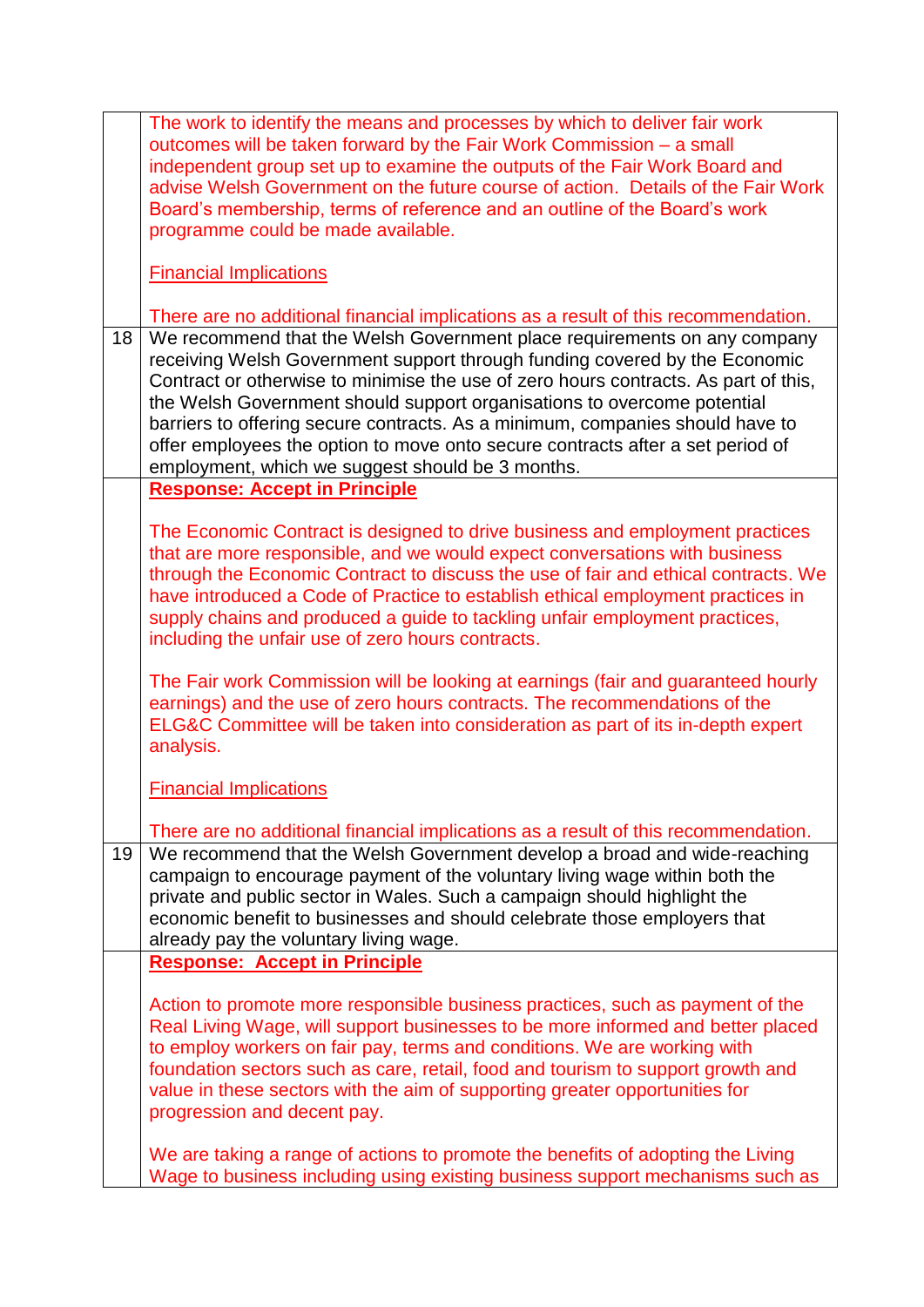|    | <b>Business Wales and Accelerated Growth.</b>                                                                                                                                                                                                                                                                                                                                                                                                                                                        |
|----|------------------------------------------------------------------------------------------------------------------------------------------------------------------------------------------------------------------------------------------------------------------------------------------------------------------------------------------------------------------------------------------------------------------------------------------------------------------------------------------------------|
|    | The Welsh Government has published a Code of Practice on Ethical Employment<br>in Supply Chains. The Guide contains twelve ethical employment commitments in<br>areas ranging from tackling modern slavery to avoiding unfair use of zero hours<br>contracts. Part of being an ethical employer is paying employees a fair wage. The<br>Guide explains how paying the Living Wage Foundations' Living Wage can be<br>promoted through procurement.                                                   |
|    | <b>Financial Implications</b>                                                                                                                                                                                                                                                                                                                                                                                                                                                                        |
|    | There are no additional financial implications as a result of this recommendation.                                                                                                                                                                                                                                                                                                                                                                                                                   |
| 20 | We recommend that the Welsh Government incentivises the payment of the<br>voluntary living wage when considering applications for financial support covered<br>by the Economic Contract. This should be seen as a core requirement for larger<br>businesses who employ at least 250 staff.                                                                                                                                                                                                           |
|    | <b>Response: Accept in Principle</b>                                                                                                                                                                                                                                                                                                                                                                                                                                                                 |
|    | The Economic Contract is designed to drive business and employment practices<br>that are more responsible, and we would expect conversations with business<br>through the Economic Contract to include promotion of the voluntary living wage.<br>We have introduced a Code of Practice to establish ethical employment practices<br>in supply chains and produced a guide to implementing the voluntary living wage<br>through procurement.                                                         |
|    | The Fair work Commission will be looking at earnings (fair and guaranteed hourly<br>earnings) and the use of zero hours contracts. The recommendations of the<br>ELG&C Committee will be taken into consideration as part of its in-depth expert<br>analysis.                                                                                                                                                                                                                                        |
|    | <b>Financial Implications</b>                                                                                                                                                                                                                                                                                                                                                                                                                                                                        |
|    | There are no additional financial implications as a result of this recommendation.                                                                                                                                                                                                                                                                                                                                                                                                                   |
| 21 | We recommend that the Welsh Government place a requirement on all<br>companies, with between 50-249 employees, who receive support as part of the<br>Economic Contract to publish data on their gender pay gaps.                                                                                                                                                                                                                                                                                     |
|    | <b>Response: Accept in Principle</b>                                                                                                                                                                                                                                                                                                                                                                                                                                                                 |
|    | When the Fair Work Board looked at the levers available to Welsh Government to<br>implement fair work practices, the measures considered to encourage or<br>incentivise the private sector to adopt fair work practices included scope to insist<br>on greater transparency including the scope to require organisations to publish<br>details of their employment practices including details such as their gender pay<br>gaps. This will be explored in greater depth by the Fair Work Commission. |
|    | <b>Financial Implications</b>                                                                                                                                                                                                                                                                                                                                                                                                                                                                        |
|    | There are no additional financial implications as a result of this recommendation.                                                                                                                                                                                                                                                                                                                                                                                                                   |
| 22 | We recommend that the Welsh Government publish an action plan setting out<br>what it will do to reduce the gender pay gap once the Fair Work Board has                                                                                                                                                                                                                                                                                                                                               |